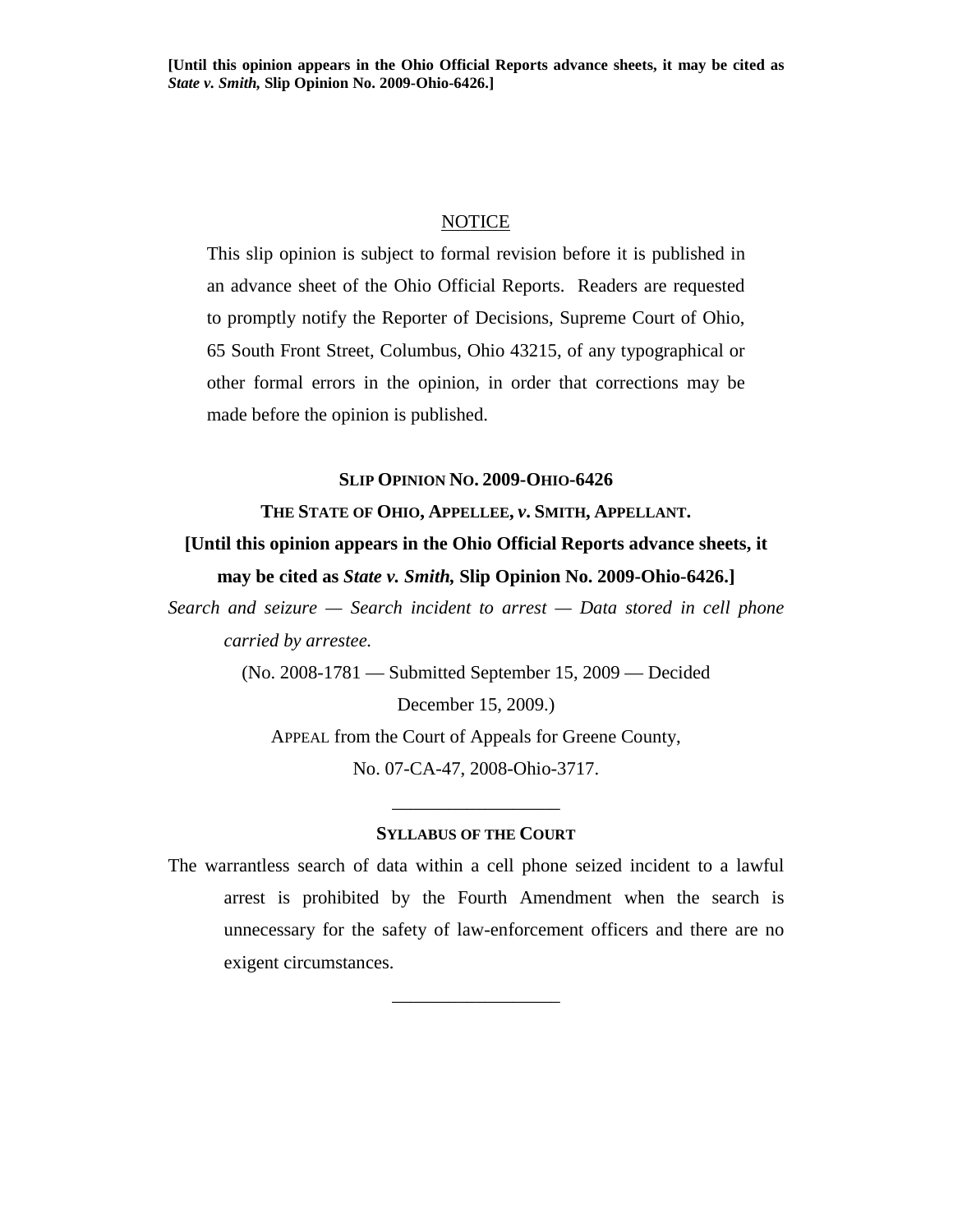## **LANZINGER, J.**

**{¶ 1}** In this appeal concerning the scope of federal protection against unreasonable searches and seizures, we are asked to determine whether the Fourth Amendment to the United States Constitution prohibits the warrantless search of data within a cell phone when the phone is lawfully seized incident to an arrest. Given the particular facts of this case, we hold that the trial court improperly admitted the call record and phone numbers from appellant's phone. We therefore reverse and remand to the trial court for a new trial.

#### **I. Case Background**

**{¶ 2}** On January 21, 2007, Wendy Thomas Northern was transported to Miami Valley Hospital after a reported drug overdose. While at the hospital, she was questioned by Beavercreek police. Northern agreed to call her drug dealer, whom she identified as appellant, Antwaun Smith, to arrange for the purchase of crack cocaine at her residence. Beavercreek police recorded the cell phone conversations between Northern and Smith arranging for the purchase.

**{¶ 3}** That evening, the Beavercreek police arrested Smith at Northern's residence. During the arrest, police searched Smith and found a cell phone on his person. The arresting officer put the cell phone in his pocket and placed Smith in a cruiser, then searched the scene for evidence. Later, police recovered bags containing crack cocaine at the scene.

**{¶ 4}** While the record does not show exactly when they first searched Smith's cell phone, at some point police discovered that the call records and phone numbers confirmed that Smith's cell phone had been used to speak with Northern. There was testimony that at least a portion of the search took place when officers returned to the police station and were booking into evidence the items seized from the crime scene. The police did not have either a warrant or Smith's consent to search the phone.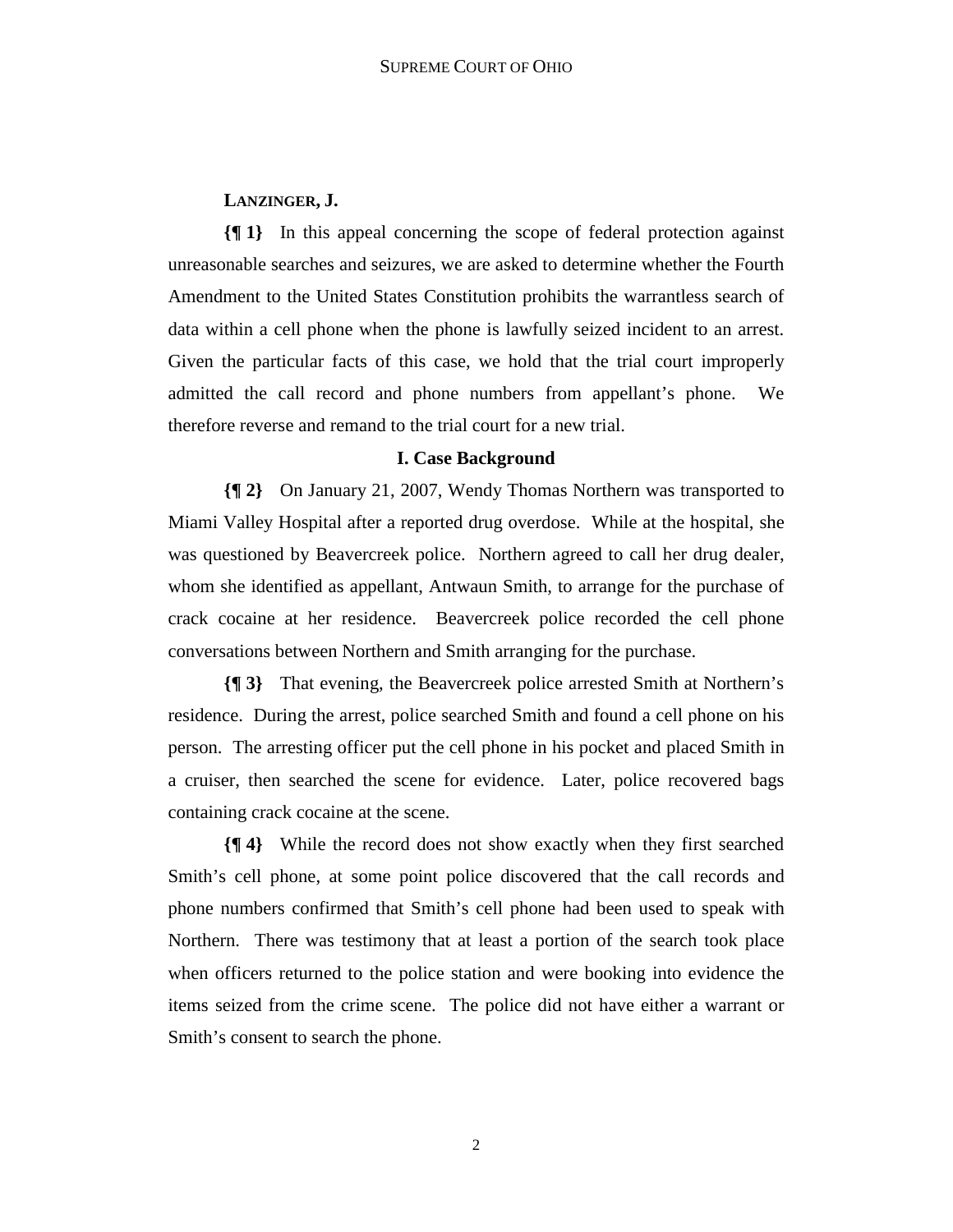**{¶ 5}** Smith was indicted on one count of trafficking in cocaine in violation of R.C. 2925.03(A), two counts of possession of criminal tools in violation of R.C. 2923.24(A), one count of possession of cocaine in violation of R.C. 2925.11(A), and one count of tampering with evidence in violation of R.C.  $2921.12(A)(1)$ . He filed a pretrial motion to suppress evidence, objecting in part to the warrantless search of his cell phone. The trial court conducted a hearing and informed the parties that it would issue a decision when the state offered the evidence at trial.

**{¶ 6}** During trial, the trial court ruled that it would permit testimony regarding the cell phone's call records and phone numbers but would not allow use of photographs that had been discovered in the phone. The trial court based its decision on a decision from the Fifth Circuit, in which cell phones were likened to containers found on an arrestee's person and subject to search for the preservation of evidence for use at trial. *United States v. Finley* (C.A.5, 2007), 477 F.3d 250.

**{¶ 7}** A jury found Smith guilty on all counts. After finding that the possession of and trafficking in cocaine were allied offenses of similar import, the trial court merged them for a single conviction and sentenced Smith on all four counts to an aggregate sentence of 12 years' imprisonment, a \$10,000 fine, and five years of mandatory postrelease control.

**{¶ 8}** Smith appealed, arguing in part that the trial court had erred in refusing to suppress the evidence found on his cell phone. *State v. Smith*, Greene App. No. 07-CA-47, 2008-Ohio-3717, at ¶ 36. After agreeing with the trial court that *United States v. Finley* was correct, the court of appeals overruled the assignment of error, holding that the trial court had not erred in refusing to grant the motion to suppress. Id. at ¶ 46-48. Judge Donovan dissented, citing *United States v. Park* (N.D.Cal.2007), No. CR 05-375 SI, 2007 WL 1521573, and asserting that the data retrieved from the phone should have been suppressed as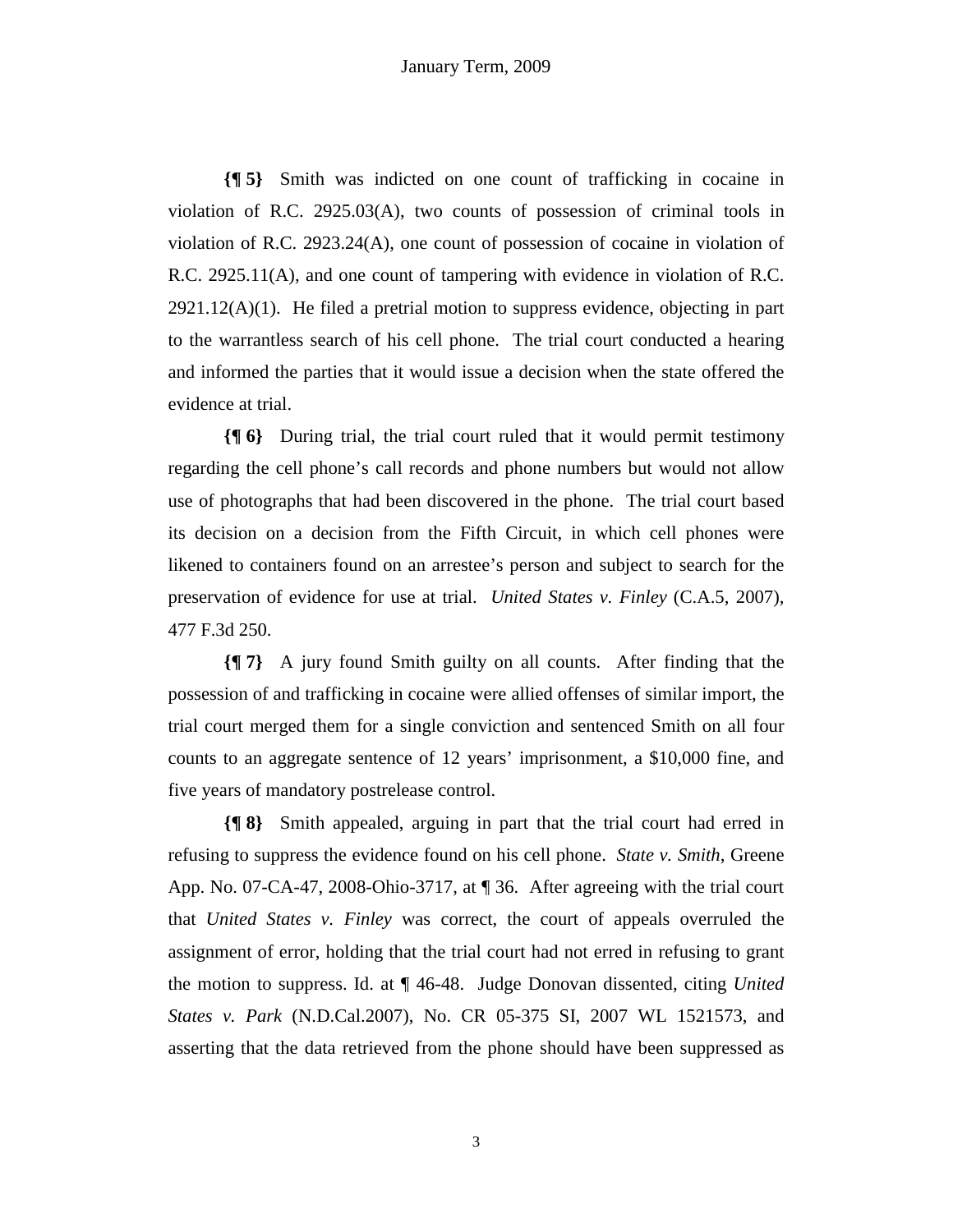the result of an unreasonable warrantless search. *State v. Smith*, 2008-Ohio-3717, at ¶ 63-65.

**{¶ 9}** We accepted jurisdiction over Smith's discretionary appeal and the proposition that the Fourth Amendment prohibits the warrantless search of contents of a cellular telephone when it is seized incident to a valid arrest. *State v. Smith*, 120 Ohio St.3d 1486, 2009-Ohio-278, 900 N.E.2d 197.

### **II. Legal Analysis**

### *A. The Fourth Amendment Preference for a Warrant*

**{¶ 10}** Smith bases his challenge on the Fourth Amendment to the United States Constitution, which provides protection against unreasonable searches and seizures.<sup>1</sup> It is well established that searches conducted without a warrant are per se unreasonable, subject to certain "jealously and carefully drawn" exceptions. *Jones v. United States* (1958), 357 U.S. 493, 499, 78 S.Ct. 1253, 2 L.Ed.2d 1514; *Coolidge v. New Hampshire* (1971), 403 U.S. 443, 454-455, 91 S.Ct. 2022, 29 L.Ed.2d 564.

**{¶ 11}** The exception that the state relies on is the search incident to arrest, which allows officers to conduct a search that includes an arrestee's person and the area within the arrestee's immediate control. *Chimel v. California* (1969), 395 U.S. 752, 762-763, 89 S.Ct. 2034, 23 L.Ed.2d 685. This exception "derives from interests in officer safety and evidence preservation that are typically implicated in arrest situations." *Arizona v. Gant* (2009), 556 U.S. \_\_, 129 S.Ct. 1710, 1716, 173 L.Ed.2d 485, 493, citing *United States v. Robinson* (1973), 414

<sup>1.</sup> While Smith has not raised a challenge based upon the Ohio Constitution, we note that the language of Section 14, Article I of the Ohio Constitution is virtually identical to the language of the Fourth Amendment and that this court has accordingly interpreted Section 14, Article I of the Ohio Constitution as affording the same protection as the Fourth Amendment in felony cases. *State v. Robinette* (1997), 80 Ohio St.3d 234, 238–239, 685 N.E.2d 762. In *State v. Brown*, 99 Ohio St.3d 323, 2003-Ohio-3931, 792 N.E.2d 175, however, we held that Section 14, Article I affords greater protection than the Fourth Amendment against warrantless arrests for minor misdemeanors.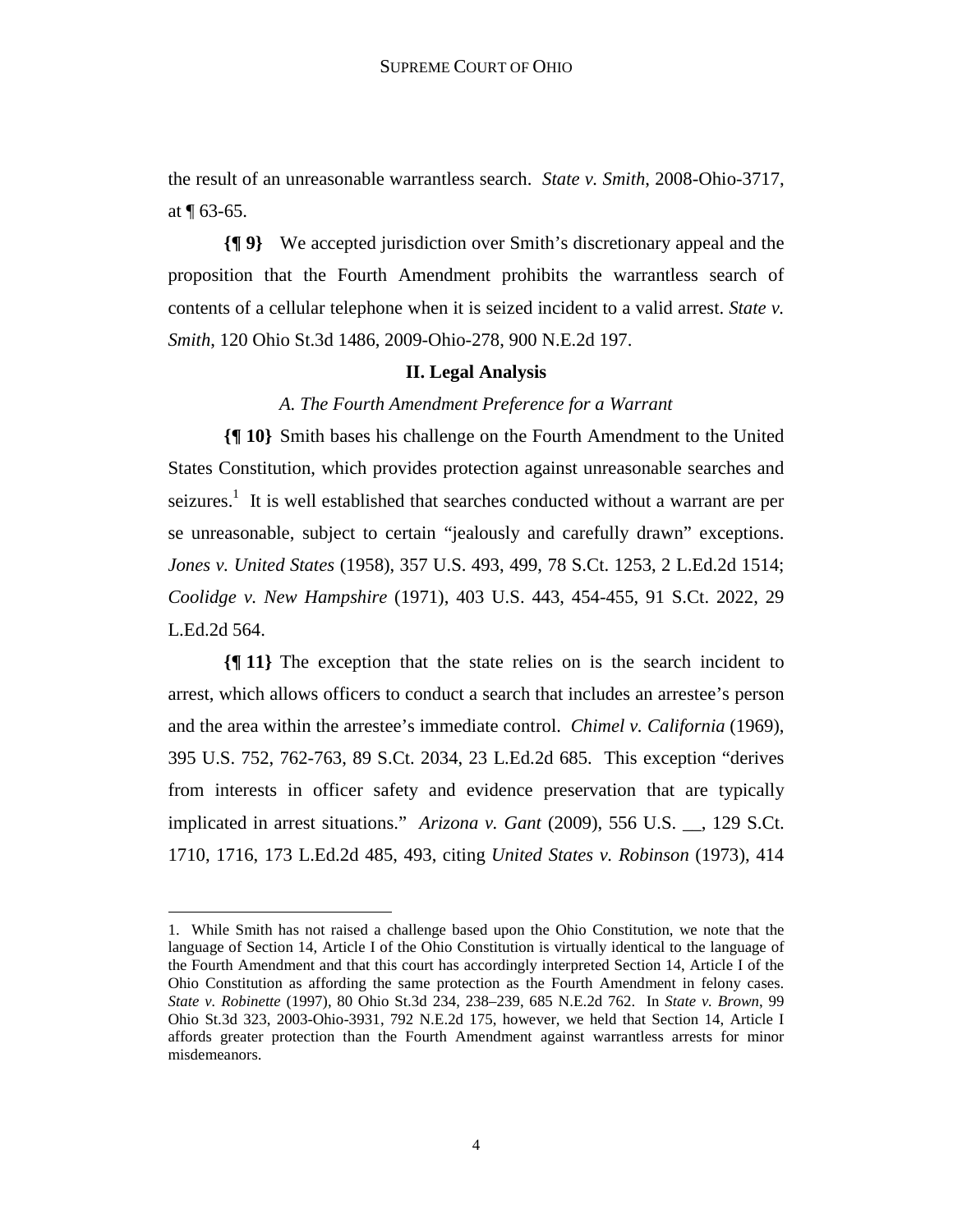U.S. 218, 230-234, 94 S.Ct. 467, 38 L.Ed.2d 427, and *Chimel v. California*, 395 U.S. at 763.

**{¶ 12}** These searches need not necessarily be conducted at the moment of arrest. The United States Supreme Court has held that "searches and seizures that could be made on the spot at the time of the arrest may legally be conducted later when the accused arrives at the place of detention." *United States v. Edwards* (1974), 415 U.S. 800, 803, 94 S.Ct. 1234, 39 L.Ed.2d 771. But when the interests in officer safety and evidence preservation are minimized, the court has held that this exception no longer applies. *United States v. Chadwick* (1977), 433 U.S. 1, 15, 97 S.Ct. 2476, 53 L.Ed.2d 538, abrogated on other grounds by *California v. Acevedo* (1991), 500 U.S. 565, 111 S.Ct. 1982, 114 L.Ed.2d 619.

**{¶ 13}** Searches may also extend to the personal effects of an arrestee. We have held that the search of a purse is reasonable under the Fourth Amendment in certain circumstances, *State v. Mathews* (1976), 46 Ohio St.2d 72, 75 O.O.2d 150, 346 N.E.2d 151, and the United States Supreme Court has held that it is reasonable for police to search any container or article on a defendant's person—including a shoulder bag—in accordance with established inventory procedures. *Illinois v. Lafayette* (1983), 462 U.S. 640, 103 S.Ct. 2605, 77 L.Ed.2d 65. We must determine whether the police may search data within an arrestee's cell phone without a warrant.

#### *B. Characterization of a cell phone*

**{¶ 14}** The question in this case is a novel one. In part, whether the warrantless search of a cell phone passes constitutional muster depends upon how a cell phone is characterized because whether a search is determined to be reasonable is always fact-driven. It appears that neither the United States Supreme Court nor any state supreme court has ruled on the warrantless cell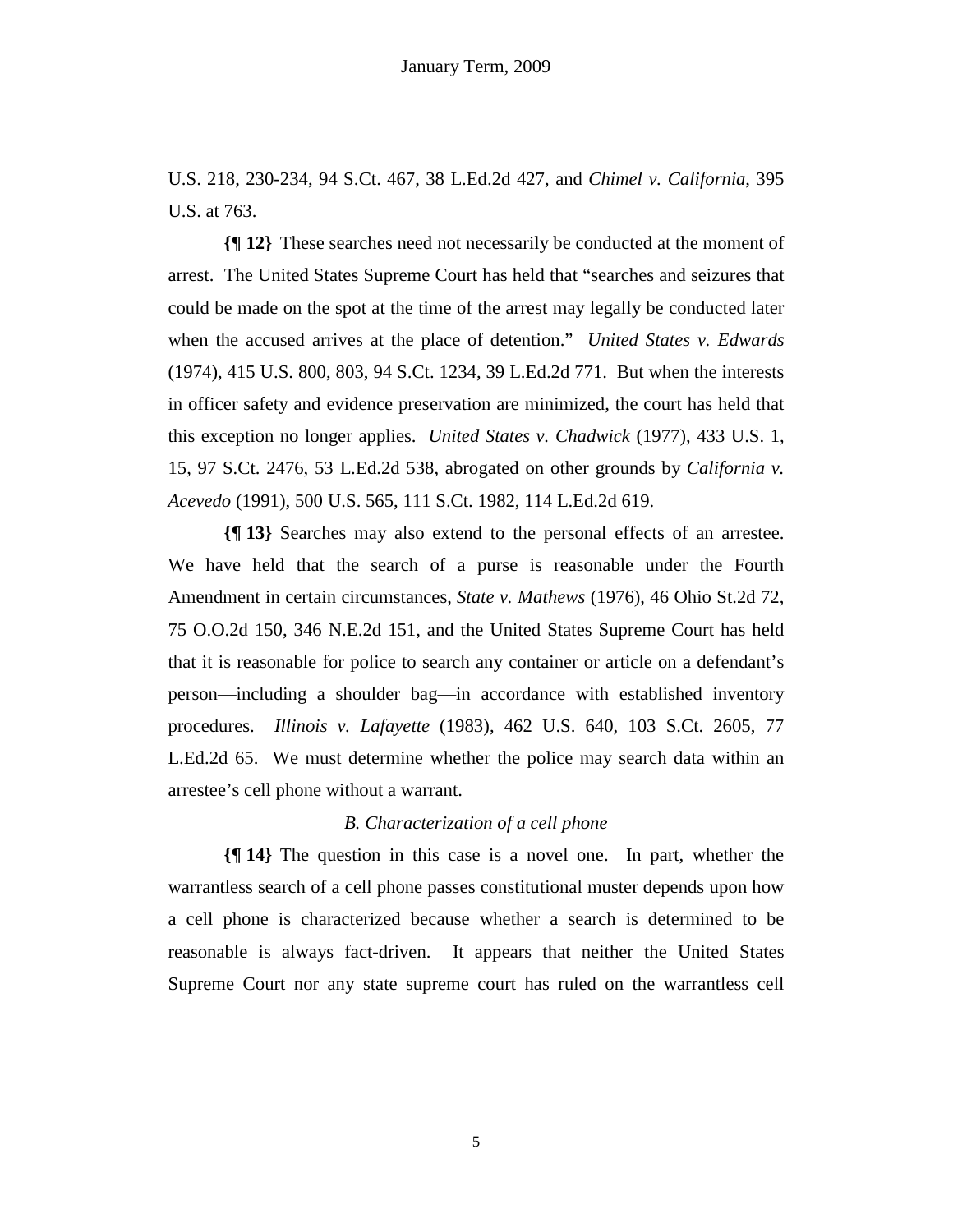phone search.<sup>2</sup> At present, the two leading cases are those discussed by the majority and dissenting opinions of the court of appeals.

1. The Approach of *United States v. Finley*

**{¶ 15}** In *United States v. Finley* (C.A.5, 2007), 477 F.3d 250, the Fifth Circuit upheld the district court's denial of defendant's motion to suppress call records and text messages retrieved from his cell phone. Id. at 260. Finley was arrested during a traffic stop after a passenger in his van sold methamphetamine to an informant. During the search incident to the arrest, police found a cell phone in Finley's pocket. He was taken along with his passenger to the passenger's house, where other officers were conducting a search. While Finley was being questioned there, officers examined the cell phone's call records and text messages, finding evidence that appeared to be related to narcotics use and drug trafficking. Id. at 254.

**{¶ 16}** In upholding the search, the Fifth Circuit analogized Finley's cell phone to a closed container found on an arrestee's person, which may be searched. Id. at  $259-260$ <sup>3</sup> Notably, Finley had conceded that a cell phone was analogous to a closed container. Id. at 260. He chose to rely on a case in which the Supreme Court had held that the defendants' Fourth Amendment rights were violated when the FBI viewed without a warrant films it had acquired from a private third party to whom they had been mistakenly delivered by a carrier. *Walter v. United States* (1980), 447 U.S. 649, 100 S.Ct. 2395, 65 L.Ed.2d 410. The Fifth Circuit rejected Finley's argument, noting that *Walter* did not involve a search incident to an arrest, an exception to the warrant requirement, and so was inapposite. *United States v. Finley*, 477 F.3d at 260. Because Smith does not

<u>.</u>

<sup>2.</sup> A case concerning the validity of a warrantless search of a cell phone is currently before the Supreme Court of California, but no opinion has been issued in that case at the time of this decision. See *People v. Diaz* (Cal.2008), 196 P.3d 220, 85 Cal.Rptr.3d 693.

<sup>3.</sup> The decision in *Finley* has been followed by the Fourth Circuit Court of Appeals in *United States v. Young* (C.A. 4, 2008), 278 Fed.Appx. 242, 2008 WL 2076380.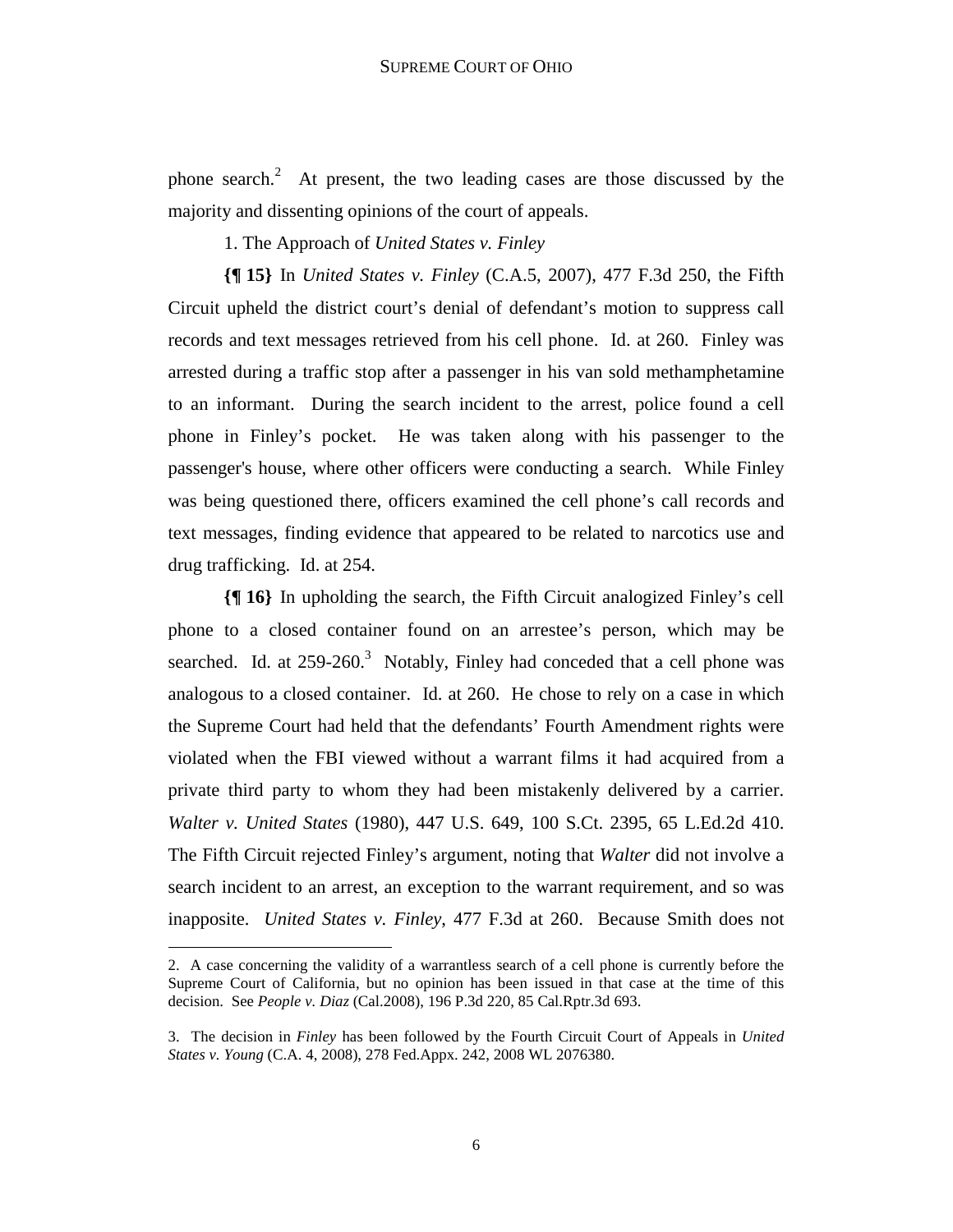concede here that a cell phone is analogous to a closed container, the analysis in *Finley* is not entirely applicable.

2. The Approach of *United States v. Park*

**{¶ 17}** The United States District Court for the Northern District of California, disagreeing with the Fifth Circuit's decision in *Finley*, granted a defendant's motion to suppress the warrantless search of his cell phone. *United States v. Park* (N.D.Cal., May 23, 2007), No. CR 05-375 SI, 2007 WL 1521573. Police officers observed Park entering and leaving a building that they had under surveillance and for which they had obtained a search warrant. When they executed the warrant and searched the building, they found evidence of an indoor marijuana-cultivation operation. They arrested Park and took him to booking, where they searched him and found a cell phone. Before turning over the cell phone to the booking officer, the arresting officer recorded names and phone numbers found in Park's cell phone.

**{¶ 18}** This district court reasoned that modern cell phones "have the capacity for storing immense amounts of private information" and thus likened the devices to laptop computers, in which arrestees have significant privacy interests, rather than address books or pagers found on their persons, in which they have lesser privacy interests. *United States v. Park*,  $*8<sup>4</sup>$  Because the search of the cell phone's contents was not conducted out of concern for the officer's safety or to preserve evidence, the court found that it did not fall under the searchincident-to-arrest exception and that the officers should have obtained a warrant to conduct the search. Id.

3. Closed Containers

<sup>4.</sup> The United States District Court for the District of Maine has attempted to reconcile the holdings in *Finley* and *Park* by noting that in *Finley*, the search of the cell phone was "substantially contemporaneous" with the defendant's arrest, while the search and arrest in *Park*  were not "substantially contemporaneous." *United States v. Curry* (2008), 2008 U.S. Dist. LEXIS 5438, at \*25-26.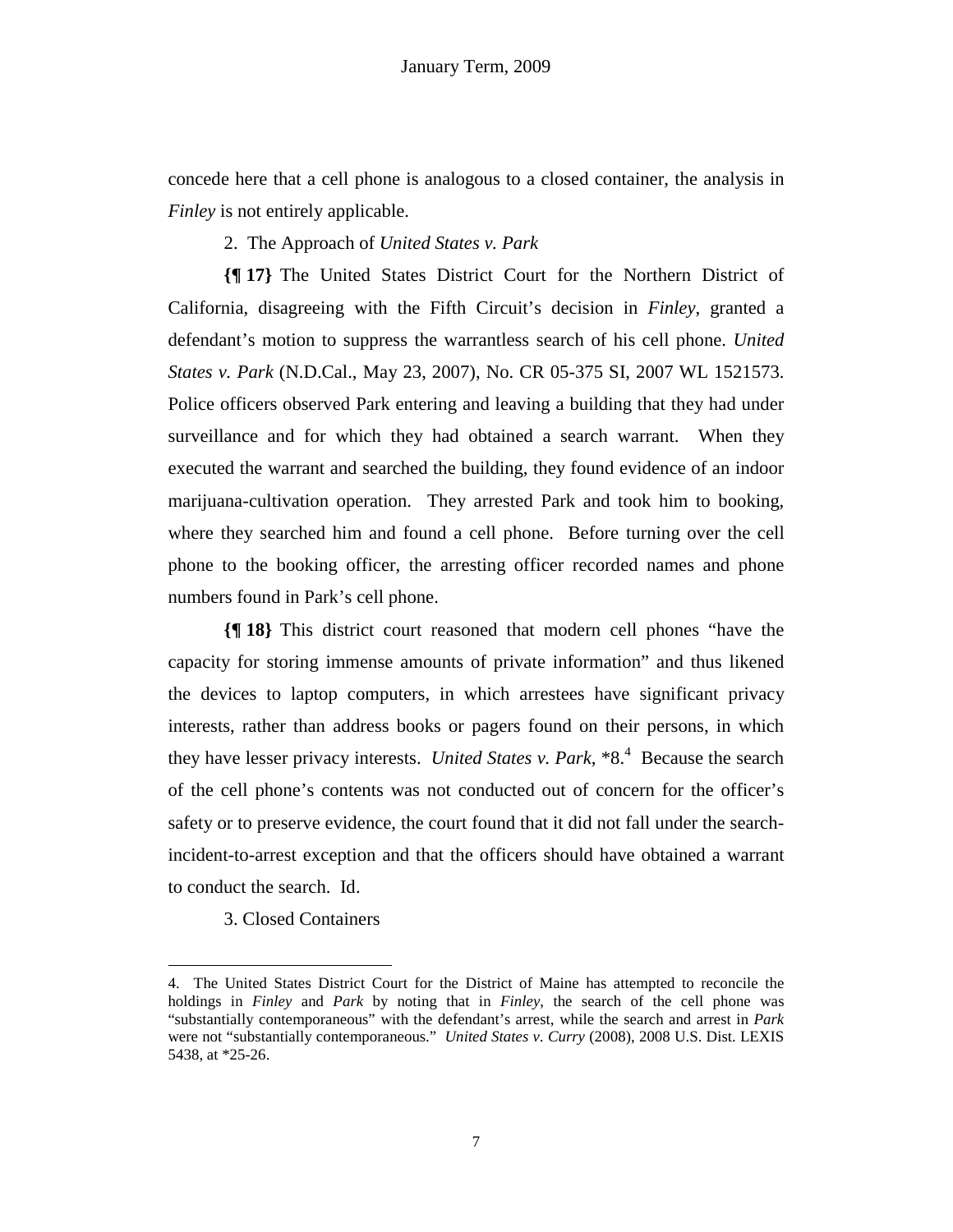#### SUPREME COURT OF OHIO

**{¶ 19}** The state argues that we should follow *Finley* and affirm the court of appeals because the trial court was correct in its conclusion that a cell phone is akin to a closed container and is thus subject to search upon a lawful arrest. We do not agree with this comparison. Objects falling under the banner of "closed container" have traditionally been physical objects capable of holding other physical objects. Indeed, the United States Supreme Court has stated that in this situation, "container" means "any object capable of holding another object." *New York v. Belton* (1981), 453 U.S. 454, 460, 101 S.Ct. 2860, 69 L.Ed.2d 768, fn. 4. One such example is a cigarette package containing drugs found in a person's pocket, as in *United States v. Robinson* (1973), 414 U.S. 218, 94 S.Ct. 467, 38 L.Ed.2d 427.

**{¶ 20}** We acknowledge that some federal courts have likened electronic devices to closed containers. E.g. *United States v. Chan* (N.D.Cal.1993), 830 F.Supp. 531, 534 (finding that a pager is analogous to a closed container), *United States v. Ortiz* (C.A.7, 1996), 84 F.3d 977, 984 (following *Chan* in holding that a pager is a closed container), *United States v. David* (D.Nev.1991), 756 F.Supp. 1385, 1390 (finding a computer memo book "indistinguishable from any other closed container"). Each of these cases, however, fails to consider the Supreme Court's definition of "container" in *Belton*, which implies that the container must actually have a physical object within it. Additionally, the pagers and computer memo books of the early and mid 1990s bear little resemblance to the cell phones of today. Even the more basic models of modern cell phones are capable of storing a wealth of digitized information wholly unlike any physical object found within a closed container. We thus hold that a cell phone is not a closed container for purposes of a Fourth Amendment analysis.

4. Legitimate Expectation of Privacy

**{¶ 21}** Since cell phones are not closed containers, the question becomes how they should be classified. Given the continuing rapid advancements in cell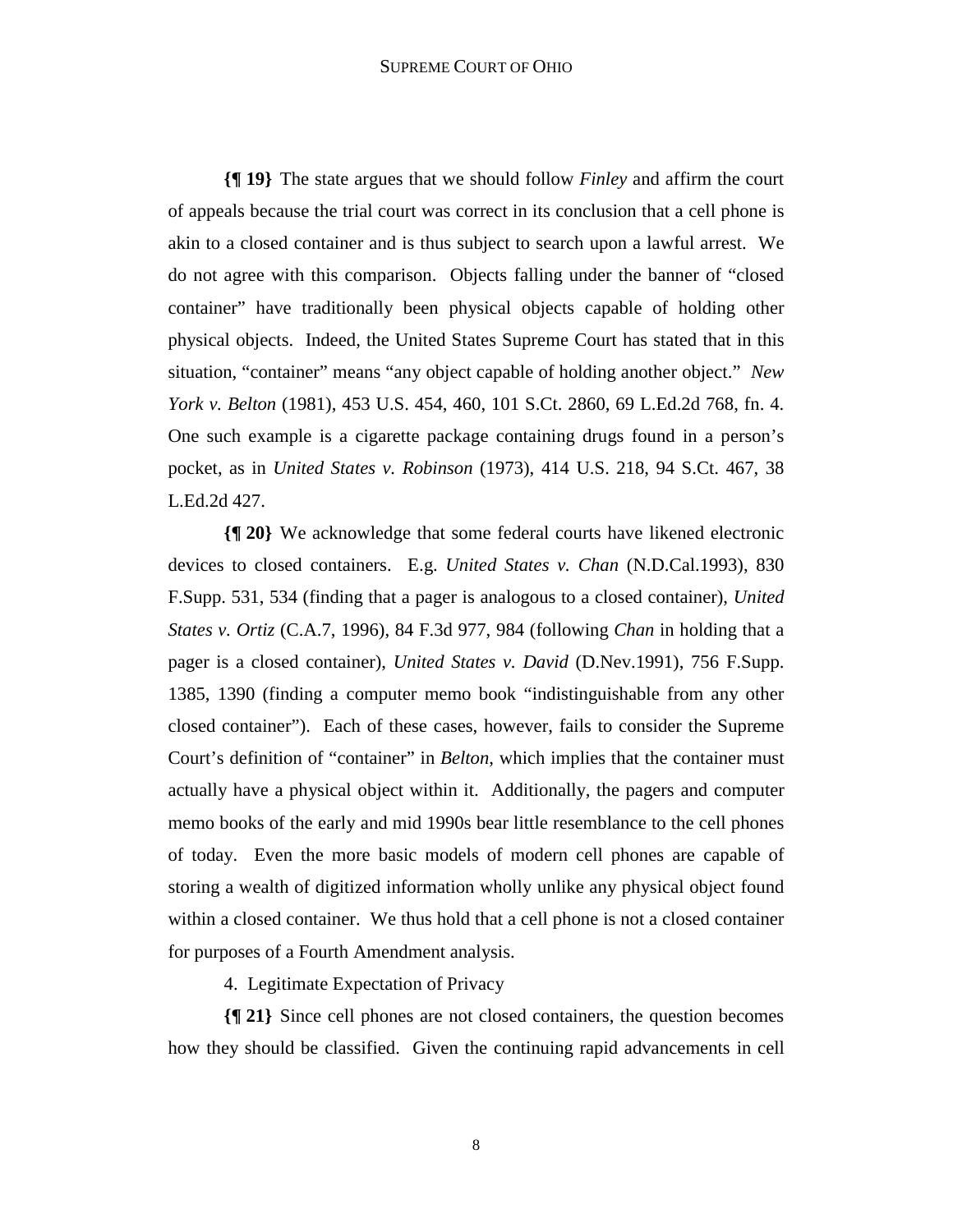phone technology, we acknowledge that there are legitimate concerns regarding the effect of allowing warrantless searches of cell phones, especially so-called smart phones, which allow for high-speed Internet access and are capable of storing tremendous amounts of private data.<sup>5</sup> While it is apparent from the record that Smith's cell phone could not be called a smart phone with advanced technological capability, it is clear from the record that Smith's cell phone had phone, text messaging, and camera capabilities. While the dissent argues that Smith's phone is merely a "conventional one," we note that in today's advanced technological age many "standard" cell phones include a variety of features above and beyond the ability to place phone calls. Indeed, like Smith's phone, many cell phones give users the ability to send text messages and take pictures. Other modern "standard" cell phones can also store and transfer data and allow users to connect to the Internet. Because basic cell phones in today's world have a wide variety of possible functions, it would not be helpful to create a rule that requires officers to discern the capabilities of a cell phone before acting accordingly.

**{¶ 22}** "Modern understandings of the Fourth Amendment recognize that it serves to protect an individual's subjective expectation of privacy if that expectation is reasonable and justifiable." *State v. Buzzard*, 112 Ohio St.3d 451, 2007-Ohio-373, 860 N.E.2d 1006, ¶ 14, citing *Rakas v. Illinois* (1978), 439 U.S. 128, 143, 99 S.Ct. 421, 58 L.Ed.2d 387, and *Katz v. United States* (1967), 389 U.S. 347, 361, 88 S.Ct. 507, 19 L.Ed.2d 576 (Harlan, J., concurring). Given their unique nature as multifunctional tools, cell phones defy easy categorization. On one hand, they contain digital address books very much akin to traditional address books carried on the person, which are entitled to a lower expectation of privacy in a search incident to an arrest. On the other hand, they have the ability to

<sup>5.</sup> For detailed discussion of the capabilities of modern cell phones and potential Fourth Amendment concerns, see generally Gershowitz, The iPhone Meets the Fourth Amendment (2008), 56 UCLA L.Rev. 27, and Stillwagon, Note, Bringing an End to Warrantless Cell Phone Searches (2008), 42 Ga.L.Rev. 1165.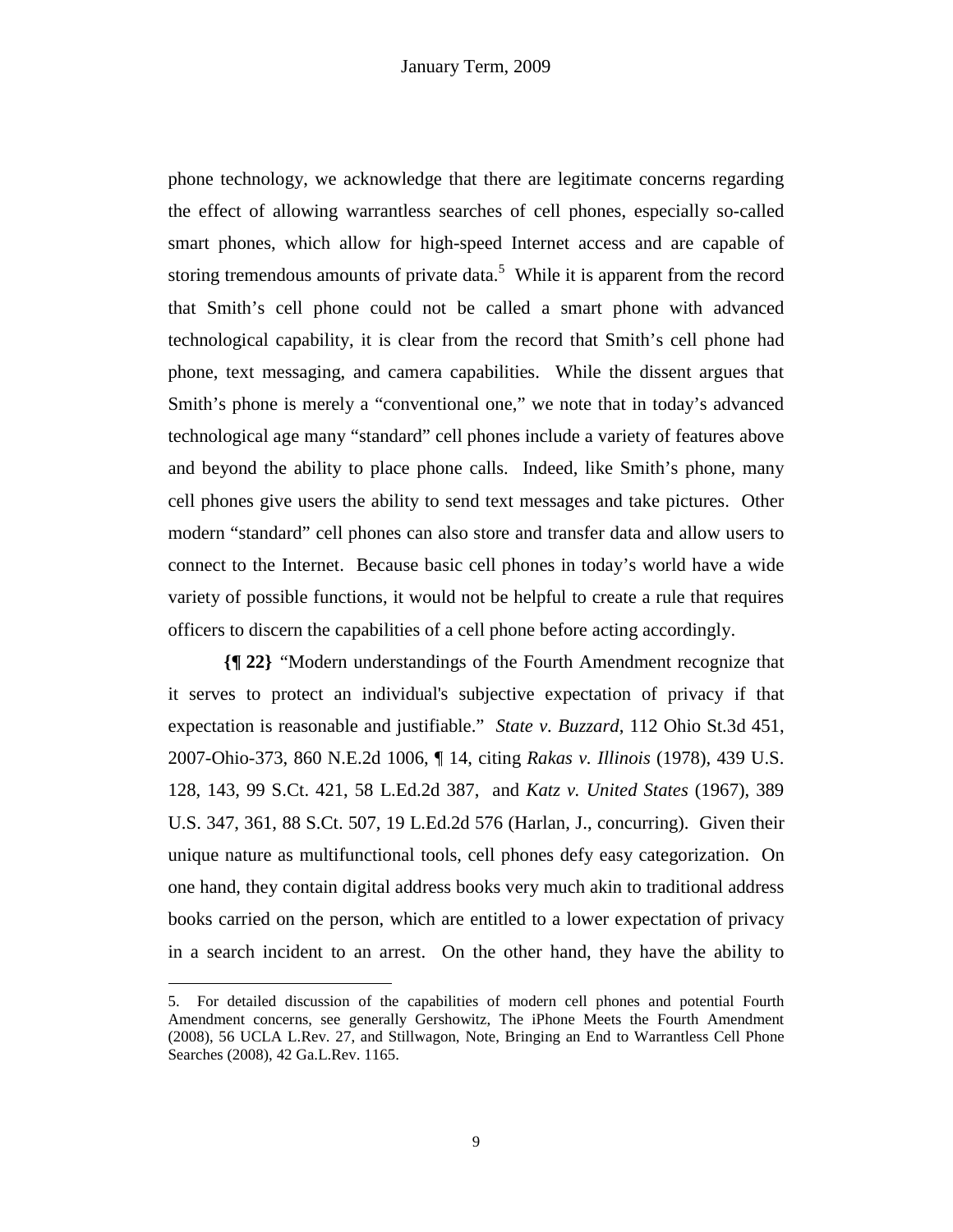transmit large amounts of data in various forms, likening them to laptop computers, which are entitled to a higher expectation of privacy.

**{¶ 23}** But cell phones are neither address books nor laptop computers. They are more intricate and multifunctional than traditional address books, yet they are still, in essence, phones, which makes them distinguishable from laptop computers. Although cell phones cannot be equated with laptop computers, their ability to store large amounts of private data gives their users a reasonable and justifiable expectation of a higher level of privacy in the information they contain. Once the cell phone is in police custody, the state has satisfied its immediate interest in collecting and preserving evidence and can take preventive steps to ensure that the data found on the phone is neither lost nor erased. But because a person has a high expectation of privacy in a cell phone's contents, police must then obtain a warrant before intruding into the phone's contents.

**{¶ 24}** Although the dissent maintains that this case can be decided on the basis of traditional Fourth Amendment principles governing searches incident to arrest, the dissent fails to recognize that the justifications behind allowing a search incident to arrest are officer safety and the preservation of evidence. There is no evidence that either justification was present in this case. A search of the cell phone's contents was not necessary to ensure officer safety, and the state failed to present any evidence that the call records and phone numbers were subject to imminent destruction. We therefore hold that because a cell phone is not a closed container, and because an individual has a privacy interest in the contents of a cell phone that goes beyond the privacy interest in an address book or pager, an officer may not conduct a search of a cell phone's contents incident to a lawful arrest without first obtaining a warrant.

## *C. Remaining state arguments*

**{¶ 25}** The state raises two additional arguments supporting its belief that the trial court properly admitted the evidence obtained during the warrantless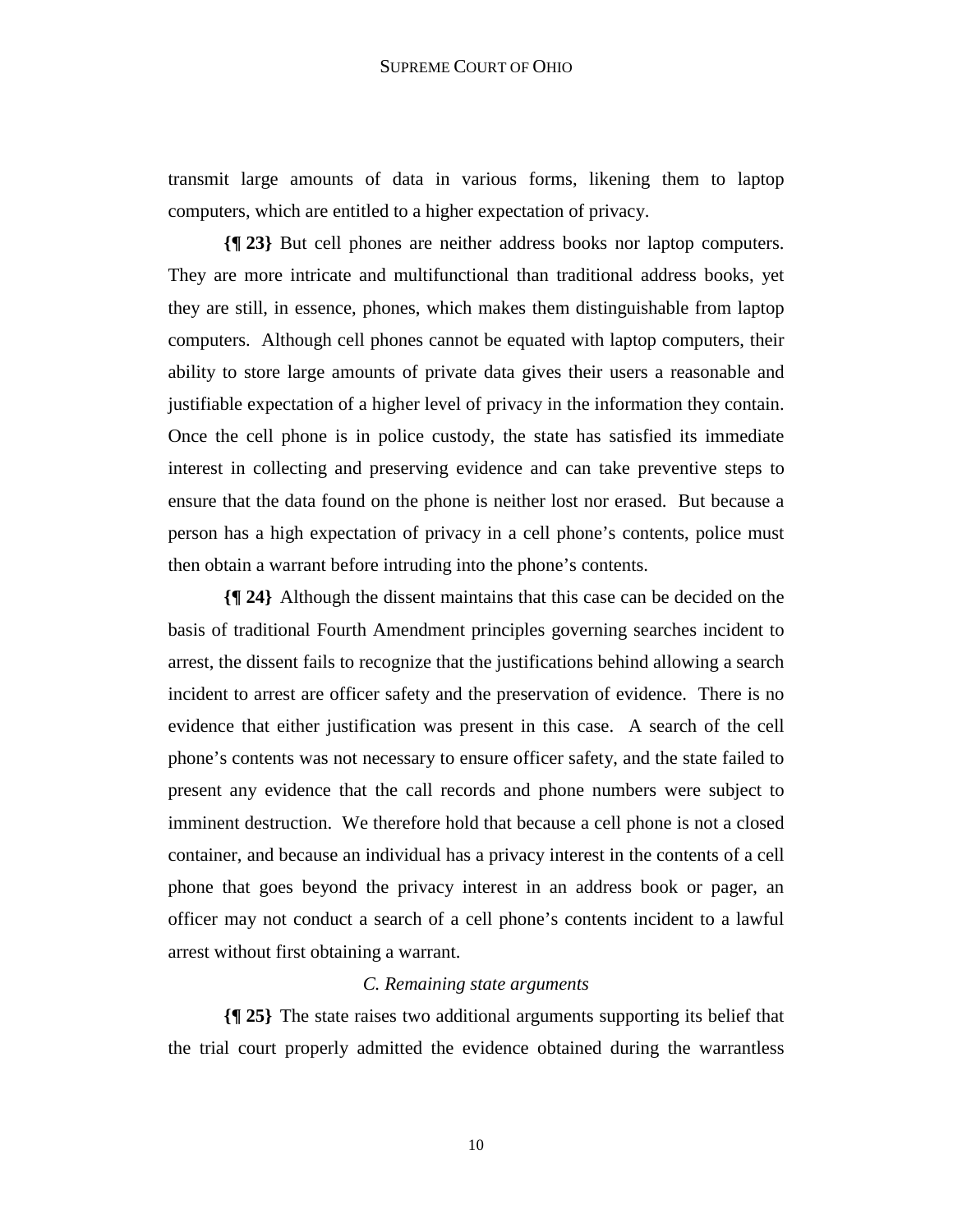search of Smith's phone. First, it argues that the search of the cell phone was proper because exigent circumstances justified the search. "Once a warrantless search is established, the burden of persuasion is on the state to show the validity of the search." *Xenia v. Wallace* (1988), 37 Ohio St.3d 216, 218, 524 N.E.2d 889, citing *State v. Kessler* (1978), 53 Ohio St.2d 204, 207, 7 O.O.3d 375, 373 N.E.2d 1252. In its brief, the state argues that cell phones store a finite number of calls in their memory and that once these records have been deleted, they cannot be recovered. We conclude that because the state failed to raise this argument below, the issue is not properly before us. At the suppression hearing, the state offered no evidence or argument to support its claim that the search was justified by the need to preserve evidence. The state having failed to make any showing at the trial court that exigent circumstances existed, we are now unable to conclude that they were present. Additionally, even if one accepts the premise that the call records on Smith's phone were subject to imminent permanent deletion, the state failed to show that it would be unable to obtain call records from the cell phone service provider, which might possibly maintain such records as part of its normal operating procedures.

**{¶ 26}** Finally, the state also asserts that the evidence of call records and phone numbers is helpful to police to ensure the correct identification of the suspect. The facts in the record belie this argument. The police did not testify that the call records and phone numbers were helpful in identifying Smith. To the contrary, Beavercreek police officers testified that they had checked records on Smith and retrieved his photograph from the Bureau of Motor Vehicles, which they showed to Northern, who confirmed Smith's identity as her drug dealer. The photograph and a description of the vehicle in which Smith was riding were also provided to officers before they arrived at Northern's residence. The officers were also familiar with Smith because they had recently arrested him near Northern's residence. When they arrested him again, the officers relied upon the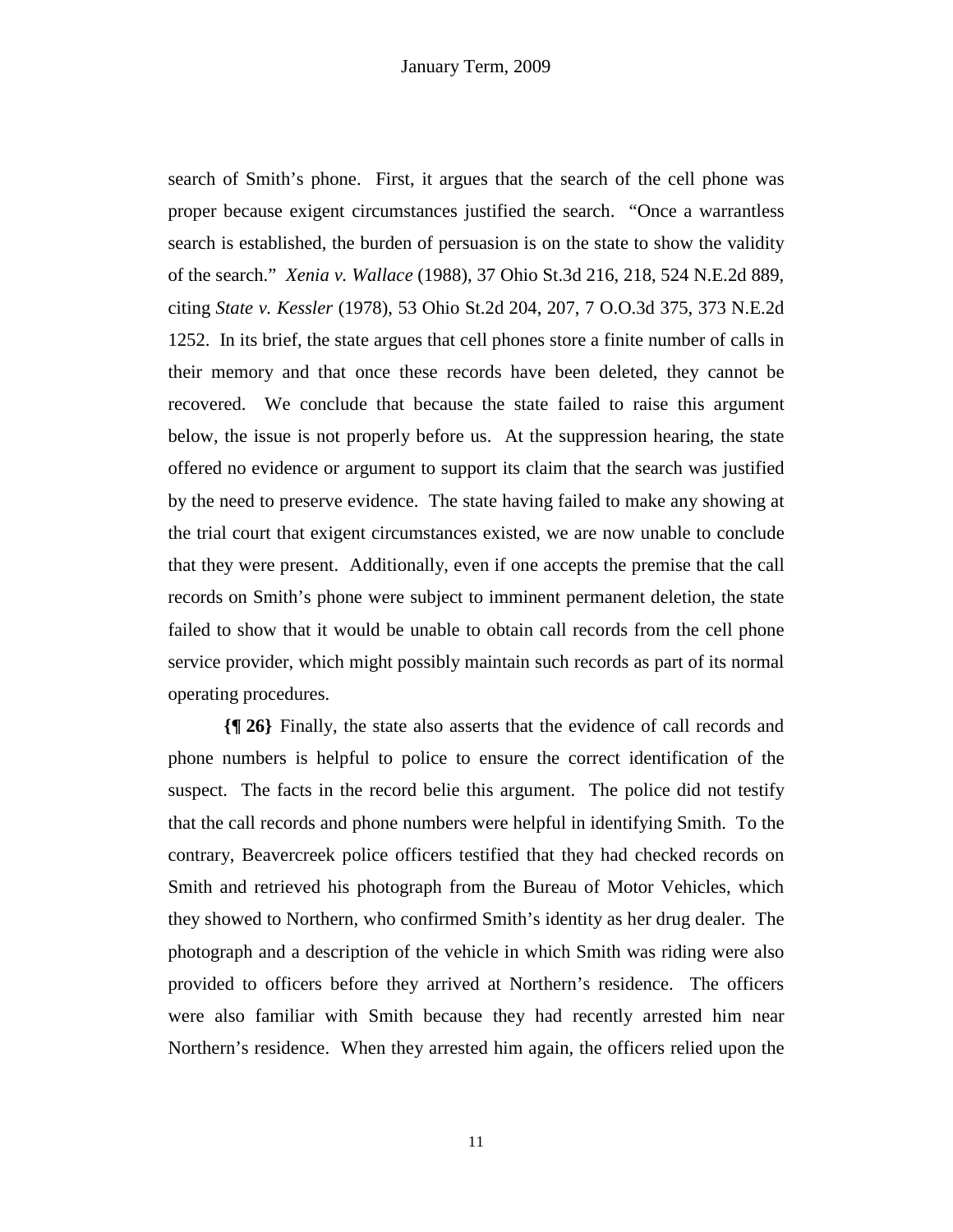vehicle description and BMV photograph to identify Smith. The record thus indicates that the officers did not rely upon the warrantless search of the cell phone to identity Smith.

**{¶ 27}** While there may be some instances in which a warrantless search of a cell phone is necessary to identify a suspect, we do not address this argument here, because the officers in this case did not, in fact, rely upon the call records and phone numbers to identify the suspect.

#### **III. Conclusion**

**{¶ 28}** Recognizing that Fourth Amendment search-and-seizure questions are particularly dependent upon the facts present in each particular case, we conclude that in this case, the trial court improperly admitted the call record and phone numbers from appellant's cell phone.

**{¶ 29}** We hold that the warrantless search of data within a cell phone seized incident to a lawful arrest is prohibited by the Fourth Amendment when the search is unnecessary for the safety of law-enforcement officers and there are no exigent circumstances. Because the state failed to show that either of these exceptions to the warrant requirement applied, the search of Smith's cell phone was improper and the trial court was required to exclude from evidence the call records and phone numbers taken from the cell phone. We accordingly reverse the judgment of the court of appeals and remand to the trial court for proceedings consistent with this opinion.

Judgment reversed

and cause remanded.

 MOYER, C.J., and PFEIFER and O'CONNOR, JJ., concur. LUNDBERG STRATTON, O'DONNELL, and CUPP, JJ., dissent.

 **CUPP, J., dissenting.** 

\_\_\_\_\_\_\_\_\_\_\_\_\_\_\_\_\_\_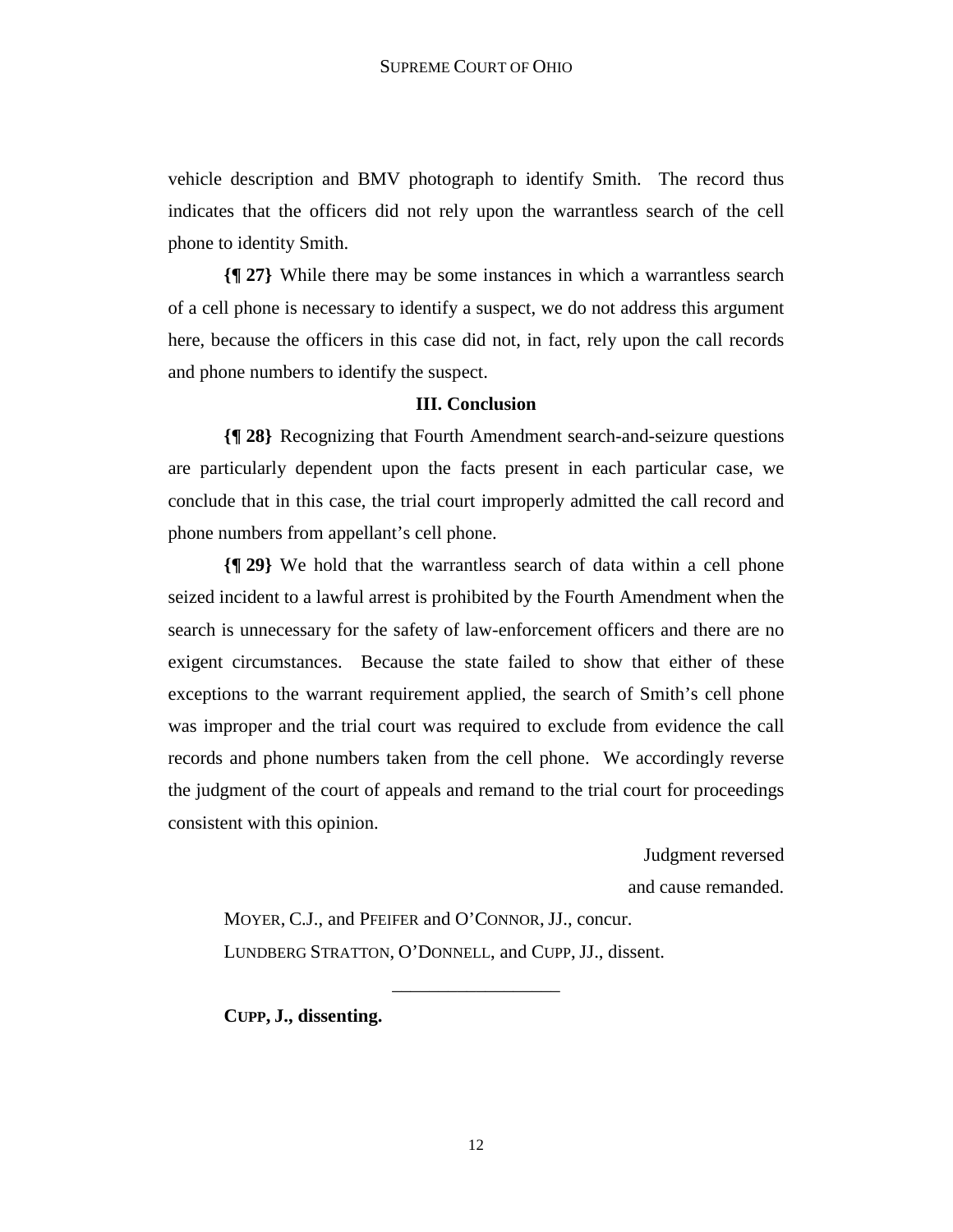**{¶ 30}** I dissent from the majority's decision. The majority needlessly embarks upon a review of cell phone capabilities in the abstract in order to announce a sweeping new Fourth Amendment rule that is at odds with decisions of other courts that have addressed similar questions.

**{¶ 31}** In my view, this case deals with a straightforward, well-established principle: "[I]n the case of a lawful custodial arrest a full search of the person is not only an exception to the warrant requirement of the Fourth Amendment, but is also a 'reasonable' search under that Amendment." *United States v. Robinson* (1973), 414 U.S. 218, 235, 94 S.Ct. 467, 38 L.Ed.2d 427. In *Robinson*, the United States Supreme Court upheld admission into evidence of a cigarette package containing drugs, which was found as part of a search incident to Robinson's arrest. See also *Gustafson v. Florida* (1973), 414 U.S. 260, 265-266, 94 S.Ct. 488, 38 L.Ed.2d 456 (upholding police's inspection of a box of cigarettes found during search of defendant incident to his arrest). And, as in *United States v. Edwards* (1974), 415 U.S. 800, 803, 94 S.Ct. 1234, 39 L.Ed.2d 771, "searches and seizures that could be made on the spot at the time of arrest may legally be conducted later when the accused arrives at the place of detention."

**{¶ 32}** In this case, there is no dispute that the arrest of Smith was lawful. During the search of Smith incident to his arrest for drug trafficking and other offenses, the officers located his cell phone on his person. There is no evidence that this phone was anything other than a conventional one, rather than a "smart phone" with advanced technological capability.

**{¶ 33}** The police later (at the police station) searched Smith's cell phone's address book and call list. As the majority opinion recognizes, a cell phone's digital address book is akin to traditional address books carried on the person. Courts have upheld police officers' search of an address book found on an arrestee's person during a search incident to a lawful arrest. See, e.g., *United States v. Rodriguez* (C.A.7, 1993), 995 F.2d 776, 778. The phone's call list is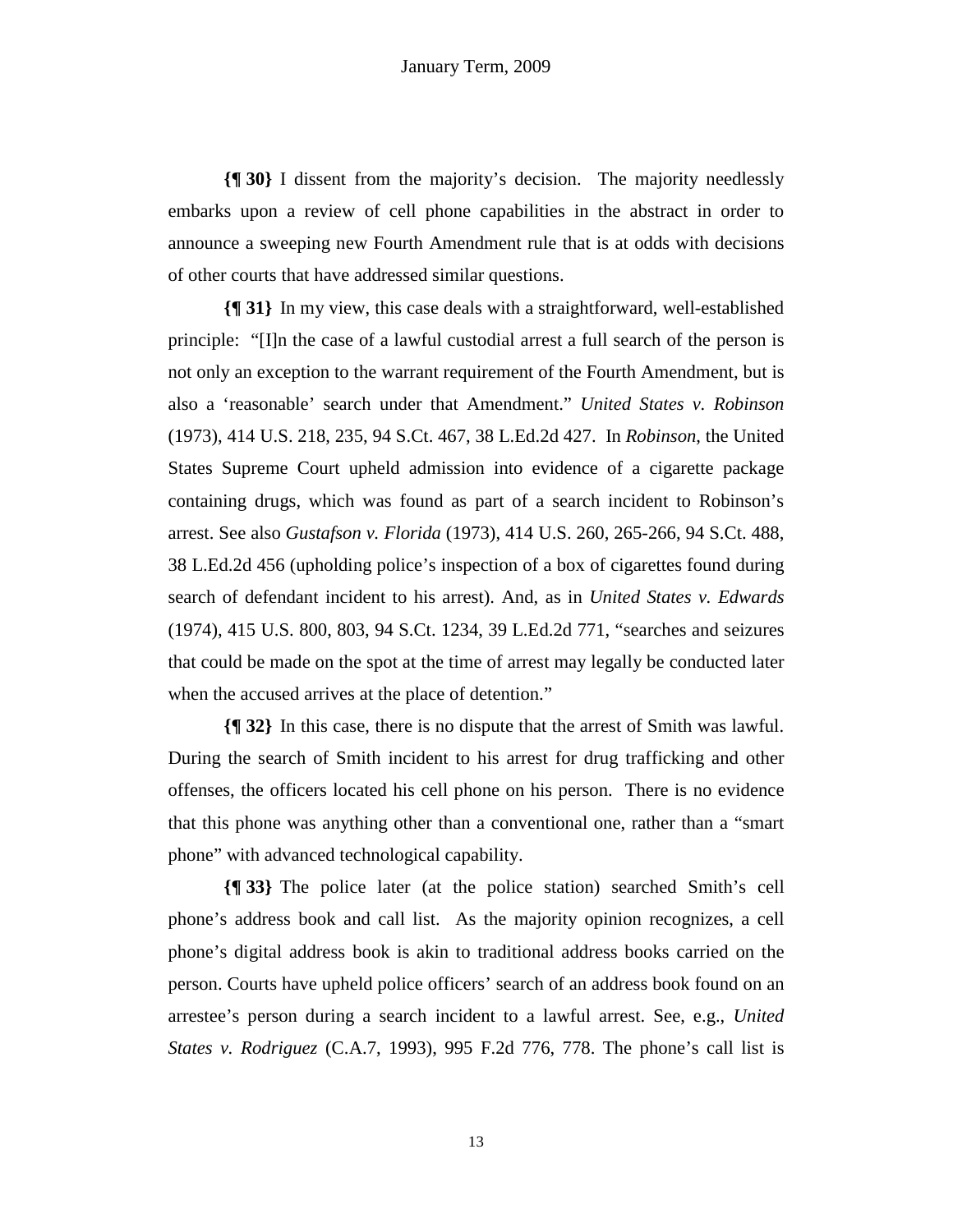similar, showing a list of telephone numbers that called to or were called from the phone.

**{¶ 34}** Thus, I would hold that the search here—which resembles police officers' search of a traditional address book found on the person of an arrestee during a search incident to arrest—is permissible under the Fourth Amendment. This conclusion is consistent with the approach taken by several federal courts of appeals. See *United States v. Finley* (C.A.5, 2007), 477 F.3d 250, 260 (cell phone search); *United States v. Murphy* (C.A.4, 2009), 552 F.3d 405, 411 (cell phone search); *United States v. Ortiz* (C.A.7, 1996), 84 F.3d 977, 984 (pager search).

**{¶ 35}** It would be unworkable to devise a rule that required police to determine the particular cell phone's storage capacity, and the concomitant risk that telephone numbers stored on the phone could be lost over time, before searching the phone's address book or call list. I would hold that a search of an arrestee's cell phone's address book and call list is permissible as part of a search incident to arrest without first requiring police to determine the cell phone's storage capabilities.

**{¶ 36}** Because this case can be decided on the basis of traditional Fourth Amendment principles governing searches of the person incident to arrest, I see no need here to delve into a wide-ranging examination of the capabilities of different types of cell phones and other electronic devices, as the majority does. The majority bases its broad holdings on its estimation of the possible capabilities of other cell phones and computers. But here only the address book and call records were admitted into evidence. The issue of a more in-depth warrantless search of "data within a cell phone" is not before us. I would leave for another day, to a case that factually raises the issue directly, the question of whether police may perform more in-depth searches of information on cell phones that have capabilities akin to a computer.

**{¶ 37}** For these reasons, I dissent.